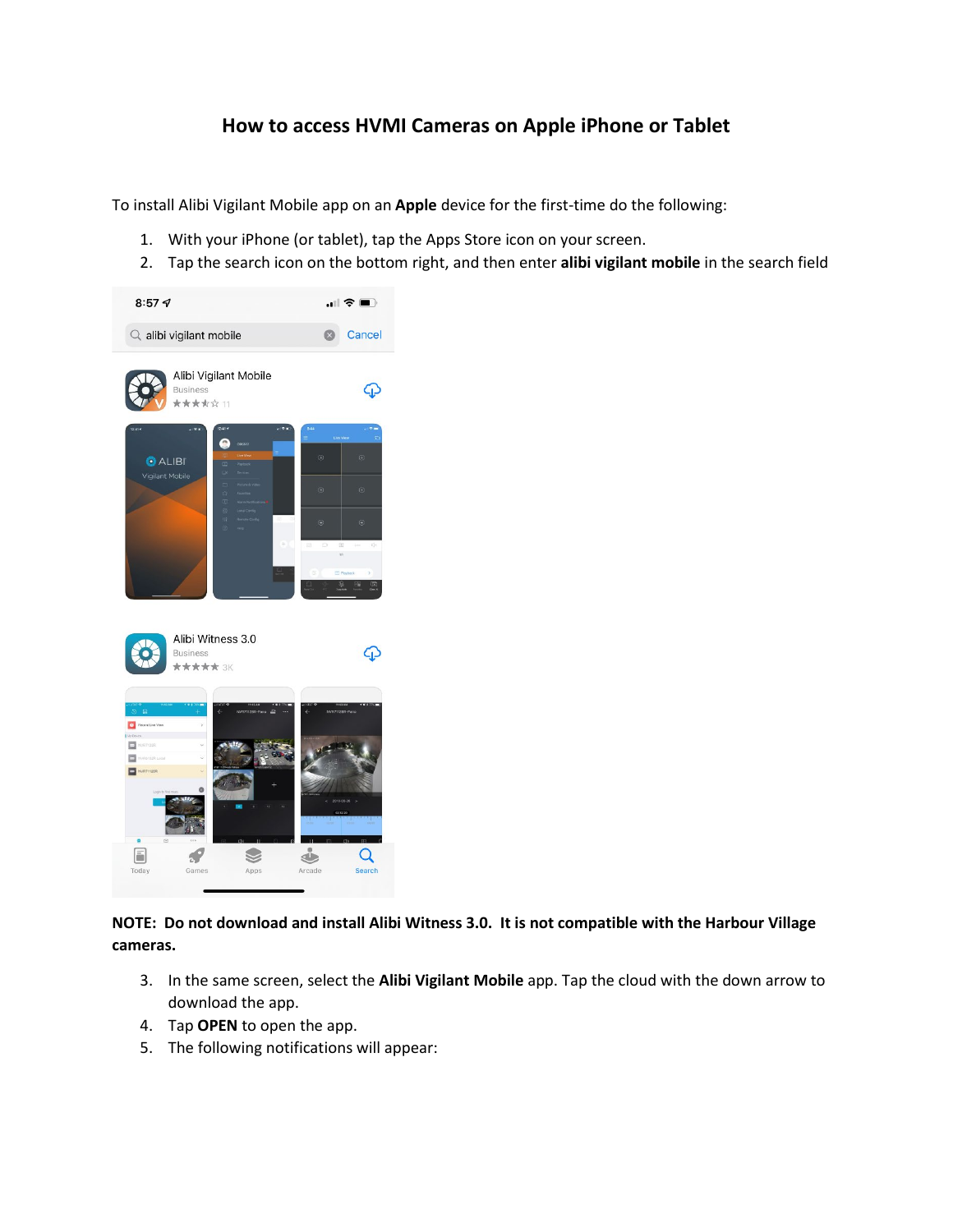

- 6. Tap **Don't allow** at the Allow "Alibi Vigilant Mobile" to user your location
- 7. Tap **Don't allow** at the "Alibi Vigilant Mobile" would like to send you notifications
- 8. In the **Login** screen, tap **Sign Up**
- 9. Enter your email address in the **Sign Up** (see below), accept the Service Agreement and the tap **Verify.** A verification code will be sent to your email. This code will expire in 60 seconds.

| $\prec$<br>Sign Up                                                        |                |                                     | Sign Up                   |                      |              |              |          |     | Sign Up                                                                                                         |     |              |                          |             | Live View                                                       |  |
|---------------------------------------------------------------------------|----------------|-------------------------------------|---------------------------|----------------------|--------------|--------------|----------|-----|-----------------------------------------------------------------------------------------------------------------|-----|--------------|--------------------------|-------------|-----------------------------------------------------------------|--|
| $\circ$<br>kevin, feliksa@hotmail.com                                     |                | A code has been sent to your email. | kevin, falkna@hotmail.com |                      | ASSESSMENT   |              |          |     |                                                                                                                 |     |              | $0 -$                    | $\bigoplus$ |                                                                 |  |
| <b>Verify</b>                                                             | 398165         |                                     |                           | ö<br><b>Standing</b> |              |              |          |     | $\Delta$ to 20 characters allowed including letters (A-2, a-c). Highs (D-R), and special characters.<br>Sign Up |     |              |                          |             |                                                                 |  |
| 6 Thave read and agree to if finnice Agreement 2                          |                |                                     | Next.                     |                      |              |              |          |     |                                                                                                                 |     |              |                          |             | No device has been added<br>This not show me the message again. |  |
| $C_{2}$<br>kevin, feliksa@hotmail.com<br>sic.                             |                |                                     |                           |                      | $\alpha$     |              | ×        | 四   |                                                                                                                 |     | $\alpha$     | $\mathcal{M}$            | Later       |                                                                 |  |
| 4 5 6 7 8 9 0<br>$1 \quad 2$<br>$-3$                                      | ×              | 2                                   | 3                         | $\alpha$             | 1            |              | 234      | 5 6 |                                                                                                                 | 7 8 |              | 9<br>$\ddot{\mathbf{u}}$ |             |                                                                 |  |
| $\pm$<br>q w<br>Ξt<br>(y<br>u<br>e<br>$\circ$<br>$\Gamma$<br>D            | $\overline{4}$ | 5                                   | 6                         | Done                 | $\mathbf{q}$ | w            | e<br>i r | ty  |                                                                                                                 | l u | $\mathbf{1}$ | $\circ$<br>p             |             | 133                                                             |  |
| as d f g h j k l                                                          |                |                                     |                           |                      |              | $a$ s        | d        |     | fghjk                                                                                                           |     |              | œ                        |             |                                                                 |  |
| b<br>$\alpha$<br>Ť<br>$\mathbf{z}$<br>X C<br>÷.v<br>(n)<br>I <sub>m</sub> | 7              | 8                                   | 9                         | Æ                    | ÷            | $\mathbf{z}$ | x        | CV  |                                                                                                                 |     | $b$ $n$ $m$  | $\alpha$                 |             | <b>CO manuel</b>                                                |  |
| $181 - 2$<br>English (OS)<br>$_{\star}$ . Dang                            |                | 0                                   |                           | 9ì                   |              | $181 - 7$    |          |     | English (US)                                                                                                    |     |              | . 0000                   |             | $\bullet$<br><b>Controlled Avenue</b>                           |  |
|                                                                           |                |                                     |                           |                      |              |              |          |     |                                                                                                                 |     |              |                          |             |                                                                 |  |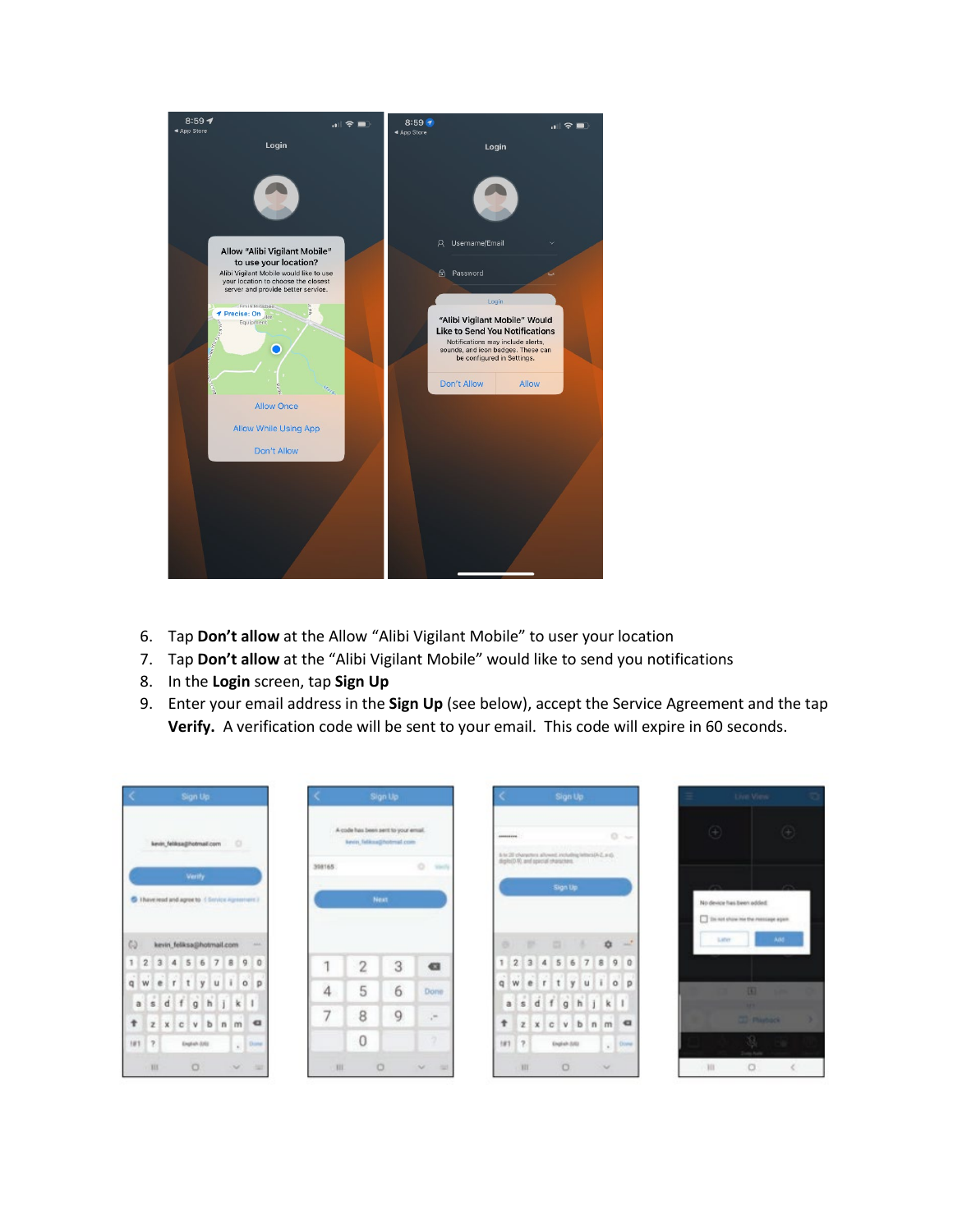10. Please check your email and enter the verification code and then tap **Next**,.

\*\*\* WATCH OUT - You have 60 seconds to complete this process before a new cost must be sent. If you do not see the verification code within 15 seconds of tapping, verify please check your spam or junk mail folder.

- 11. Enter the verification code in the **Sign Up** screen above, and then tap **Next**
- 12. Enter the third **Sign Up** screen above, enter a password for your account and then tap **Sign Up.**
- 13. A **Live View** screen will appear next.
- 14. This message may appear after you enter **Live View**



- 15. Tap **Don't Allow** at the "Alibi Vigilant Mobile" would like to find and connect to devices on your local network.
- 16. A **Permission Setting** message will pop up please tap **OK** (See below)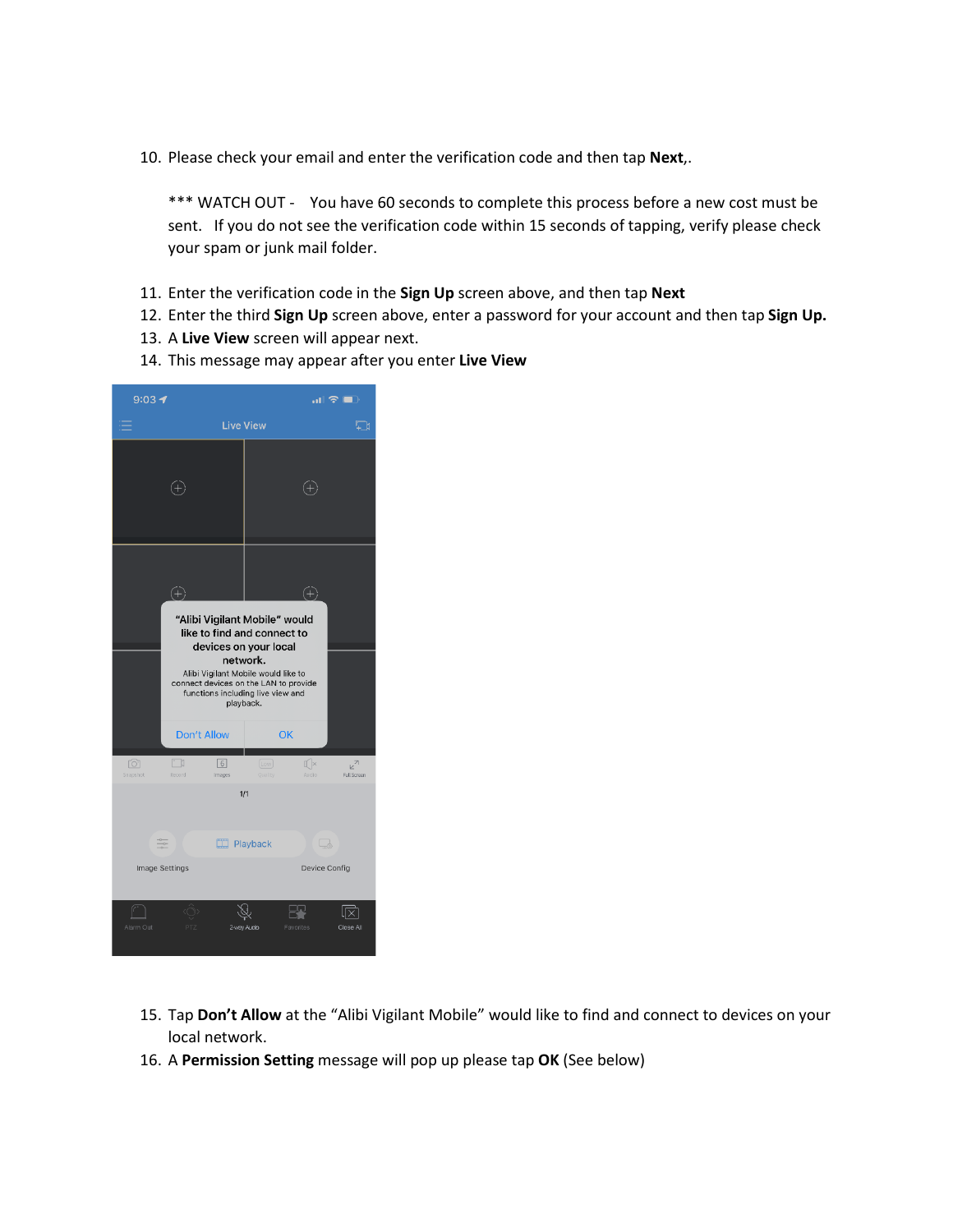

## 17. Next a popup will display please tap **OK**

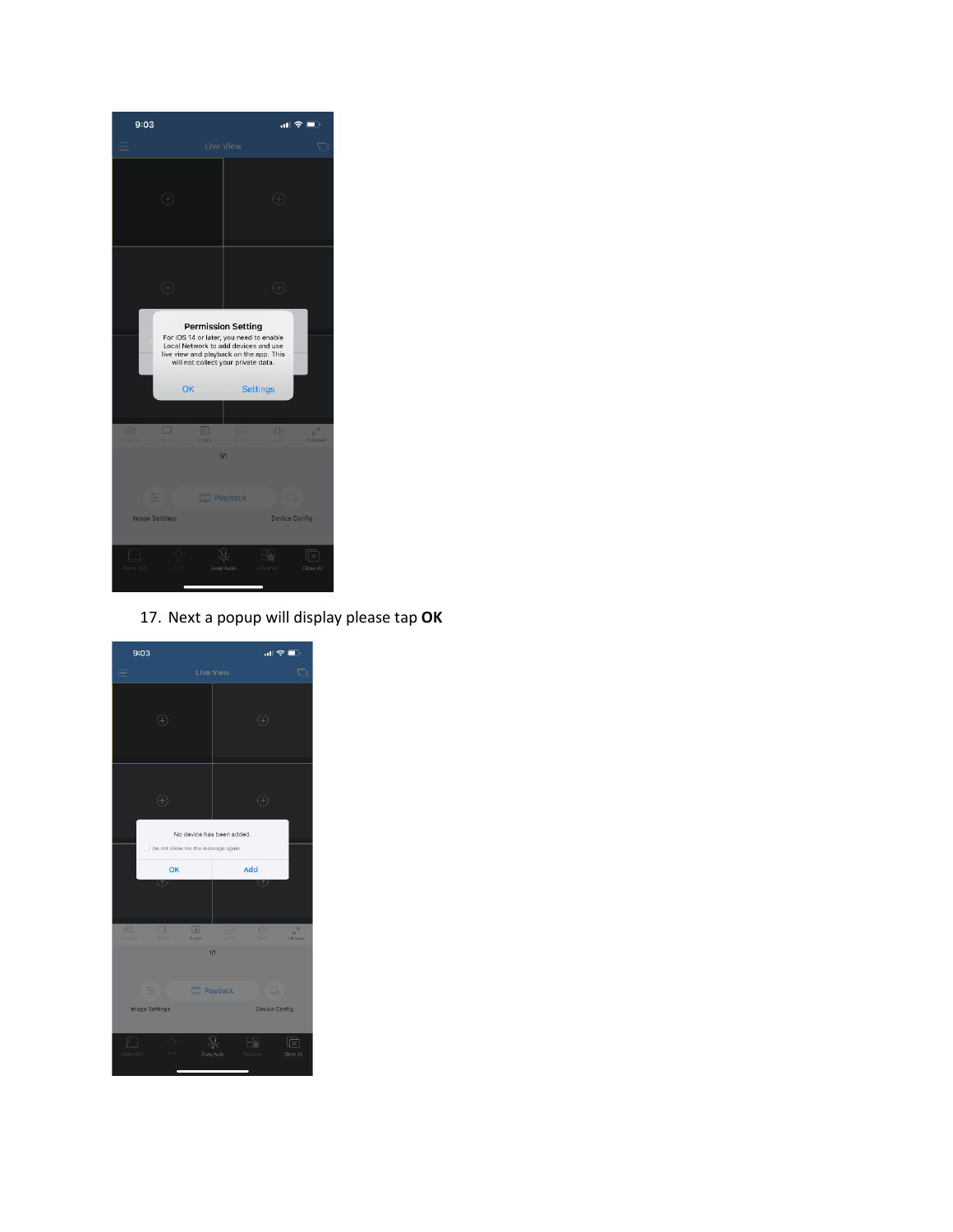18. Next open the **Home** menu (see below). You can open the **Home** menu by **tapping** the three horizonal lines **"List" icon** in the upper left corner of the app (see 2nd picture below)



19. Once you are at the **Home** menu tap the circle with the person it in (see below in red circle)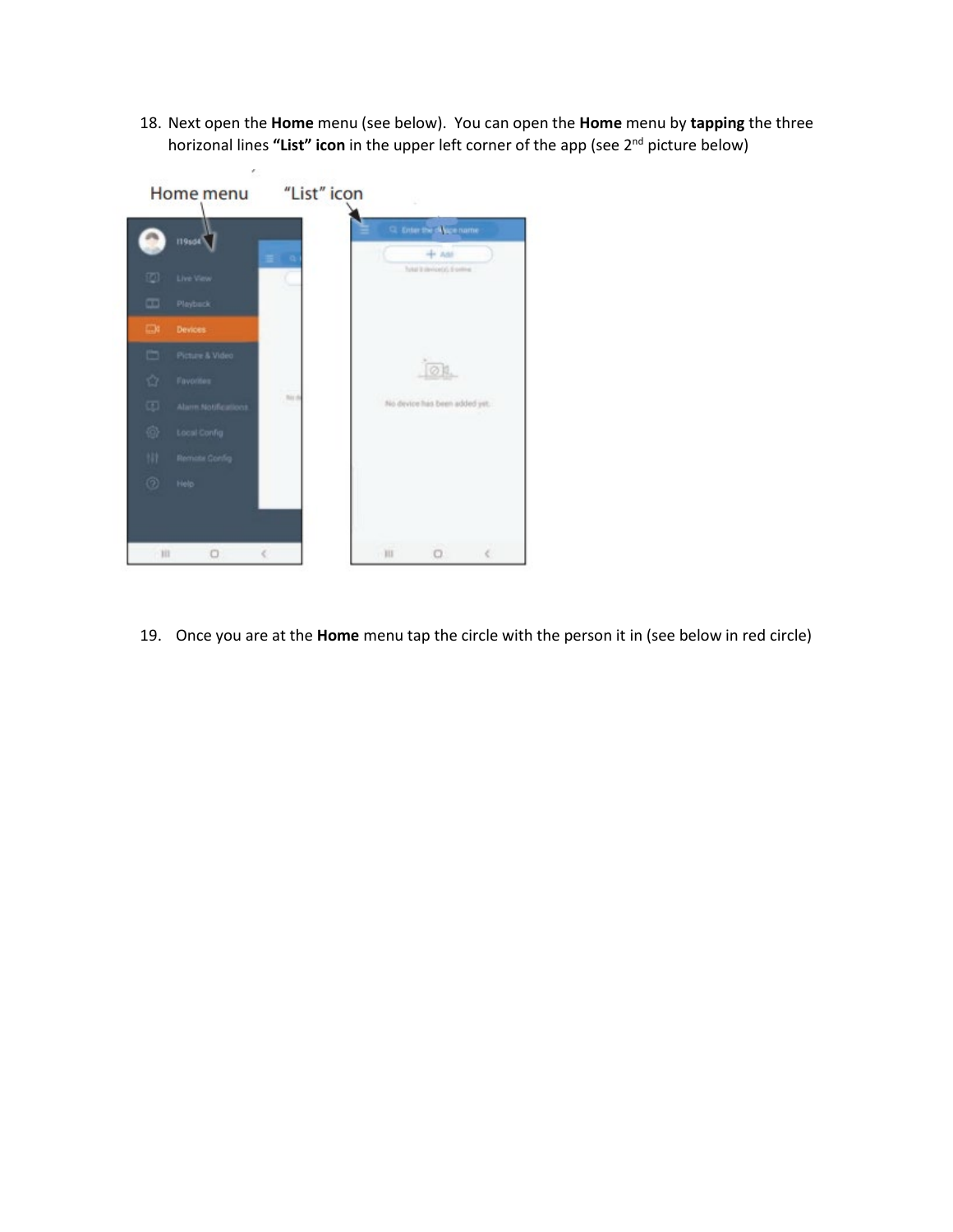

- 20. After you tap the character in the circle you will be taken to your account info.
- 21. Please make a note of your username (**Case sensitive**). In the example below my username is "M5vnis"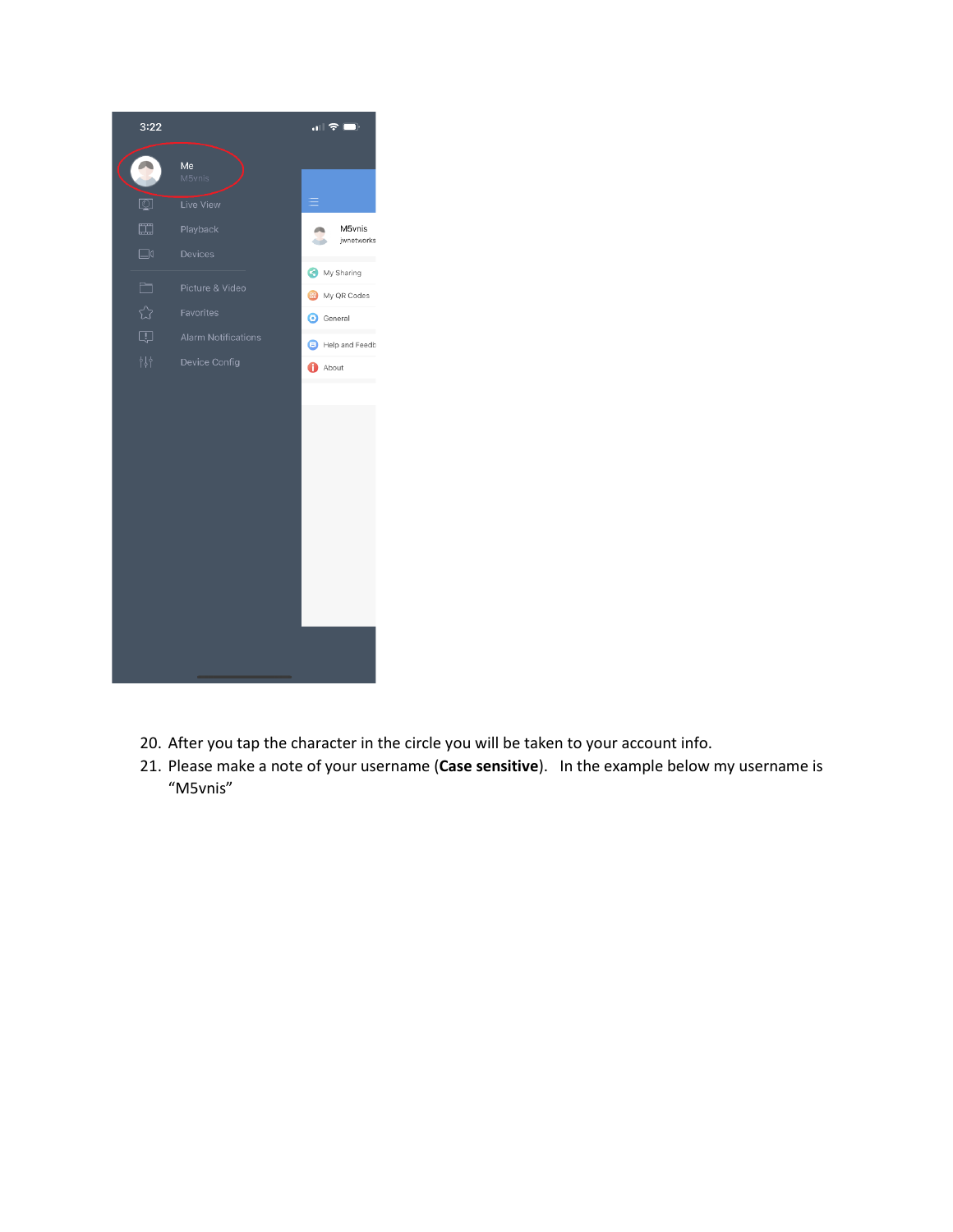| 3:15                   |                          | $\blacksquare$ $\widehat{\mathcal{F}}$ $\blacksquare$ |
|------------------------|--------------------------|-------------------------------------------------------|
|                        | Me                       |                                                       |
| M5vnis                 | jwnetworkscout@gmail.com |                                                       |
| My Sharing<br>×.       |                          | $\mathcal{P}$                                         |
| My QR Codes            |                          | $\rm{>}$                                              |
| General<br>$\odot$     |                          | $\mathcal{P}$                                         |
| Help and Feedback<br>ョ |                          | $\geq$                                                |
| About                  |                          | $\mathcal{E}$                                         |
|                        | Logout                   |                                                       |

22. Once you have identified your username, please email that user name to Brett at:

## [hvmiharbormaster@gmail.com](mailto:hvmiharbormaster@gmail.com)

Once Brett receives your username, he will grant your account access. Brett will notify you via email when this process is complete.

23. After you have been granted access go back to the Vigilant Mobile app and tap **List** (see below)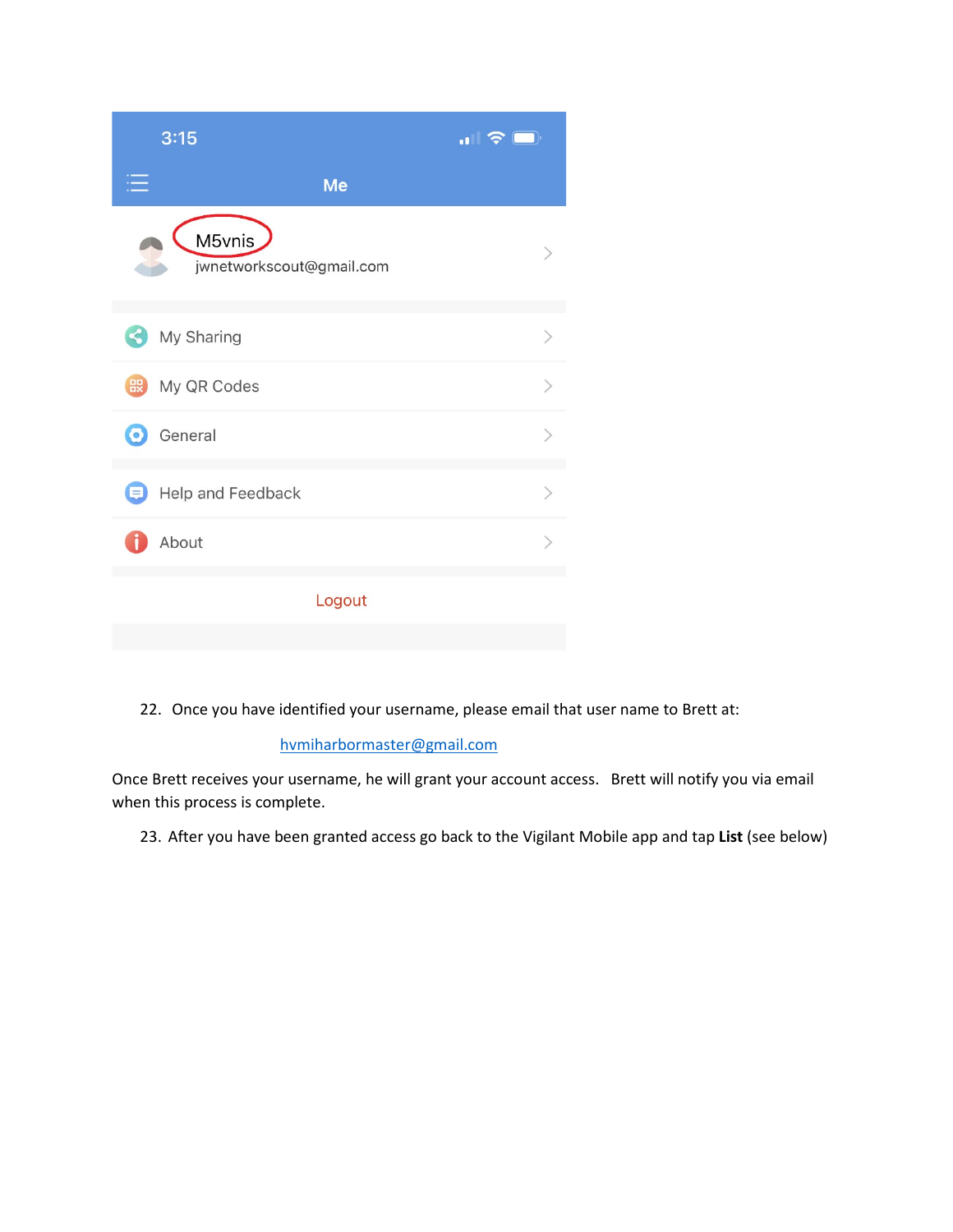

- 24. Tap **Devices**
- 25. Once you tap **Devices** you will see the following screen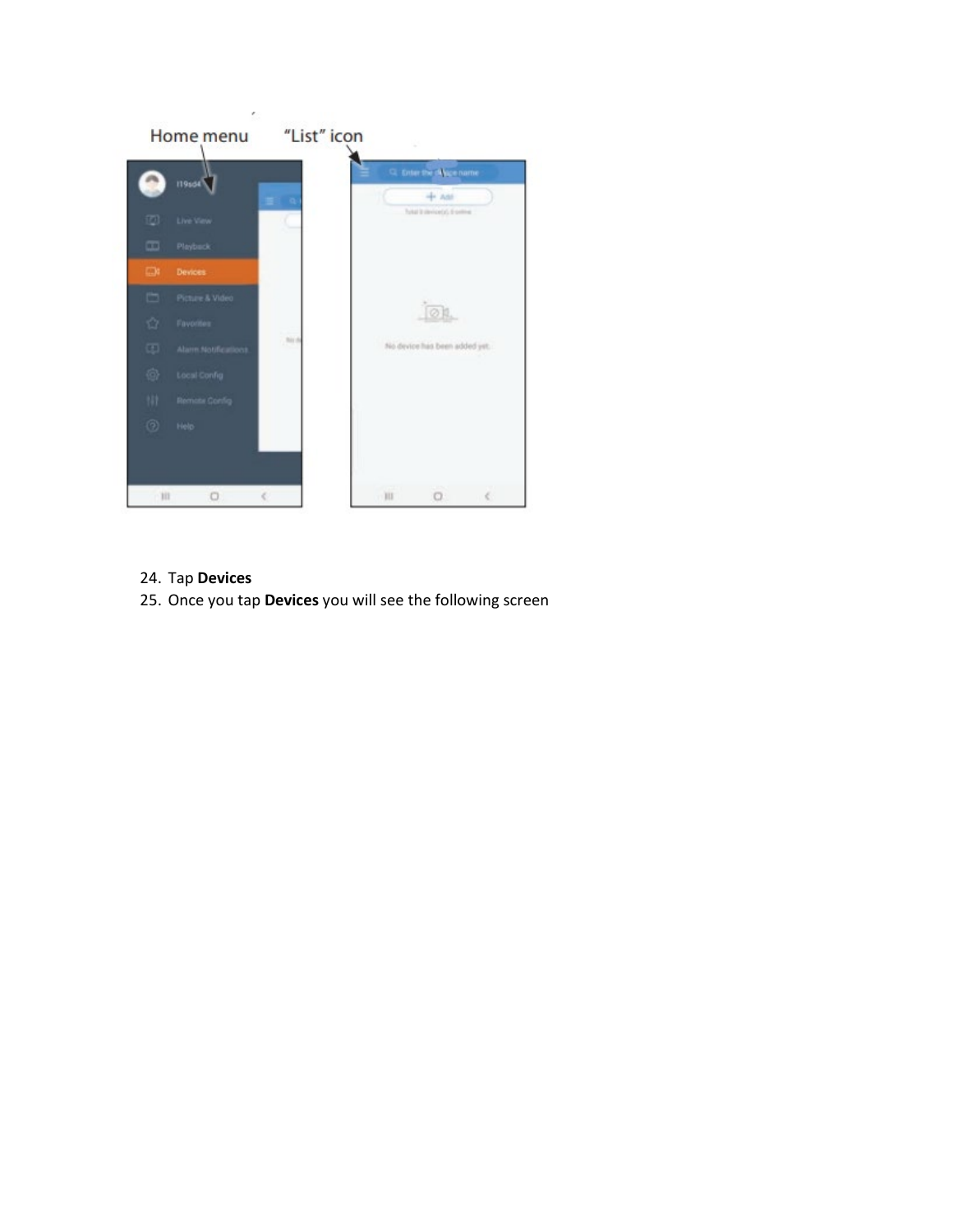

26. Slide the screen down to refresh and you will see the **Harbour Village Marina NVR**